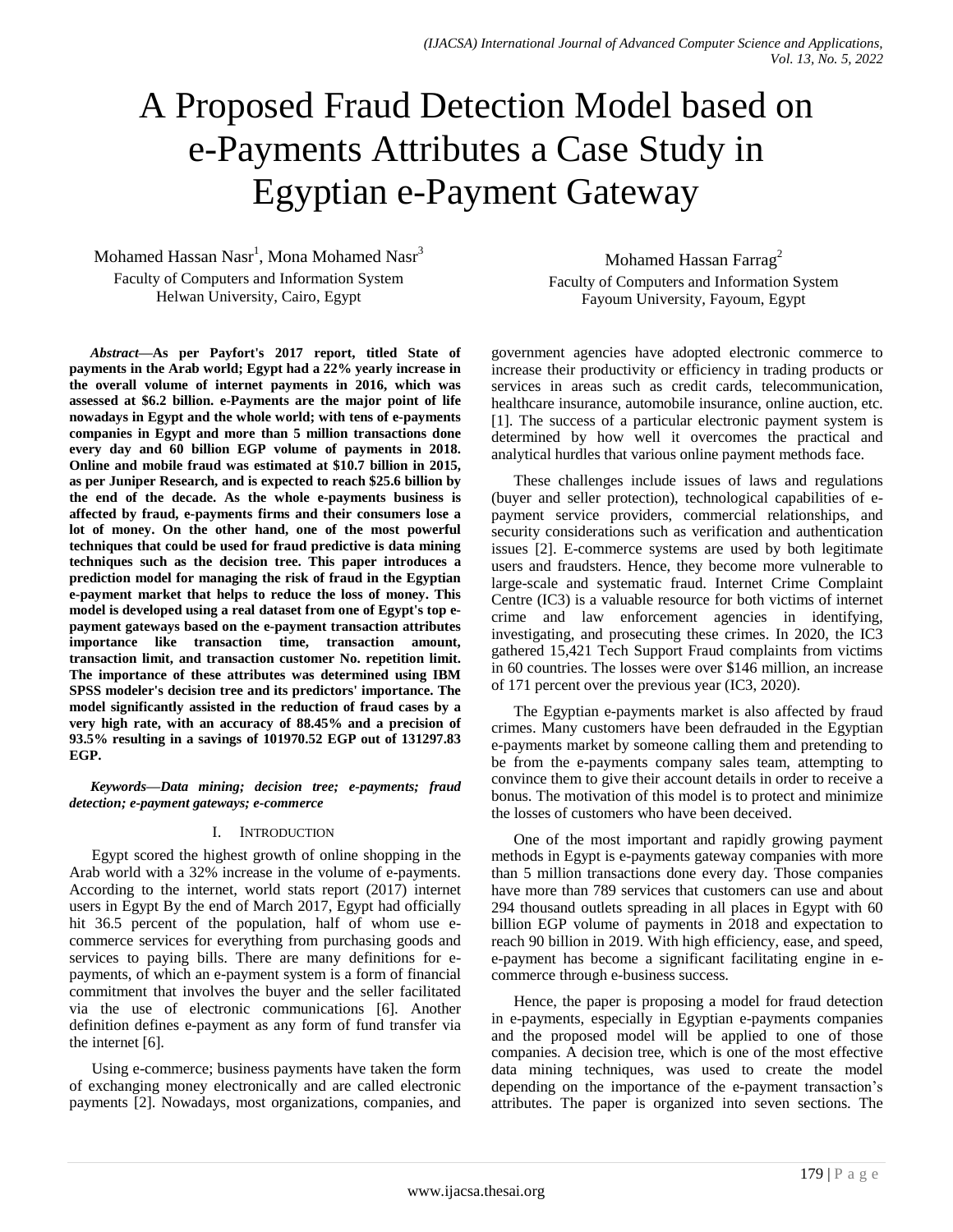second section presents dentitions of e-payment gateway, decision tree, C5.0 algorithm, and related work. In Section 3 the methodology is presented. Section 4 shows the decision tree model and Section 5 presents results and discussion. Conclusion and future work are presented in Sections 6 and 7.

# II. LITERATURE REVIEW

# *A. Background*

This section explains the main points of the area being researched and gives an overview of these points. It starts with explaining what is e-payment gateway then give a brief about decision tree technique, C5.0 algorithm, Splitting criteria, and information gain metric.

*1) e-Payment gateway:* An electronic payment gateway system is a software service that connects with retailer and service provider networks and enables consumers to make payments through these [8]. e-Payment companies offer financial services to consumers and businesses through various channels and a large network of agents. These financial services include paying bills, paying vouchers, reservations, donations, and other services. e-Payment helps businesses to reach more customers, increase productivity, and help consumers to save time and pay for services at any time in a cheaper, easier, faster, and real-time way.

*2) Decision tree:* Decision tree is the most important and widely used categorization and forecasting approach. A decision tree is a tree structure that looks like a flowchart, with each internal node representing an attribute test, each branch reflecting the test's outcome, and each leaf node (terminal node) storing a class label[12]. By learning simple decision rules derived from data properties, a decision tree is used to develop a model that forecasts required variable values. ID3, C4.5, C5.0, and CART are only a few of the algorithms for learning decision trees from a given data set that have been presented. The C5.0 algorithm will be used in our model because of its accuracy and ease of implementation.

*3) C5.0 Algorithm:* One of the most well-known algorithms is C5.0. The C5.0 technique has become the best choice for generating decision trees since it works successfully for most kinds of challenges straight out of the box. The decision trees of the C5.0 algorithm work nearly as well as more difficult and complex machine learning approaches (such as Neural Networks and Support Vector Machines), but are significantly easier to understand and use.

*4) Splitting criteria:* Information Gain (Entropy) is the splitting criterion used by C5.0. The C5.0 model breaks the sample into fields based on whatever field provides the maximum information gain. Each sub-sample specified by the first split is split a second time, generally on a different field, and the technique is repeated until the subsamples cannot be split anymore. Lastly, the lowest-level splits are inspected again, and those that do not add significantly to the model's value are trimmed or removed.

*5) Information gain:* Information gain is a metric for how much data a feature offers about a class. It helps to specify the order of attributes in the decision tree's nodes. The entropy of the dataset before and after a transformation is used to calculate information gain. The entropy of a sub split can be defined as a measure of its purity. Entropy is always between 0 and 1. Below is how the Information Entropy is calculated for a dataset with N classes.

$$
E = -\sum_{i=1}^{N} p i \log_2 p i \tag{1}
$$

Where pi is the probability of randomly picking an element of class i (i.e. the proportion of the dataset made up of class i). Below is the formula of calculating Information Gain based on the calculated Entropy.

$$
Gain = Eparent - Eparent \tag{2}
$$

# *B. Related Work*

Techniques for identifying fraud in e-payments are growing very quickly. Some of the popular techniques are rule-based systems, neural networks, Decision trees, machine learning business intelligence, hidden Markov Model, etc. As per lae Chouiekha and EL Hassane Ibn EL Haj [3], they have proposed a model to detect fraudsters in mobile communication using deep learning techniques. In order to forecast fraudulent events in a mobile environment, researchers compared the performance of convolution neural networks to that of classic machine learning algorithms.

Shirley Wong and Sitalakshmi Venkatraman [10] have proposed financial fraud detection and propose a forensic accounting framework using business intelligence. This framework presents a three-phase methodology for performing financial analysis, such as ratio analysis, for a business case scenario using unique knowledge discovery techniques. In contrast to traditional methods of vertical and horizontal analysis for the business case study, the framework's implementation practically demonstrates how the technologies and investigative methods of trend analysis could be used to investigate fraudulent financial reporting using their accounting data.

In another work, Roland Rieke, Maria Zhdanova, Jürgen Repp, and Romain Giot [9] developed a tool for runtime predictive security analysis that analyses process behavior in relation to transactions within a money transfer service and attempts to match it with the expected behavior provided by a process model. The tool analyzes deviations from the given behavior specification for anomalies that indicate a possible misuse of the service related to money laundering activities.

Memorie Mwanza [7] has proposed a model for detection of fraud on tax data for Zambia Revenue Authority using business intelligence model that implements data mining, outlier algorithms for fraud detection and is based on, Continuous Monitoring of Distance-Based and Distance-Based Outlier Queries was then designed and Hao ZHOU, Hong-feng CHAI and Maolin QIU [11] introduce machine learning algorithms to perform fraud detection of bankcard enrollment. They introduce several traditional machine-learning algorithms and finally choose the improved gradient boosting decision tree (GBDT) algorithm software library for use in a real system, namely, XGBoost also Shailesh S. Dhok, G. R.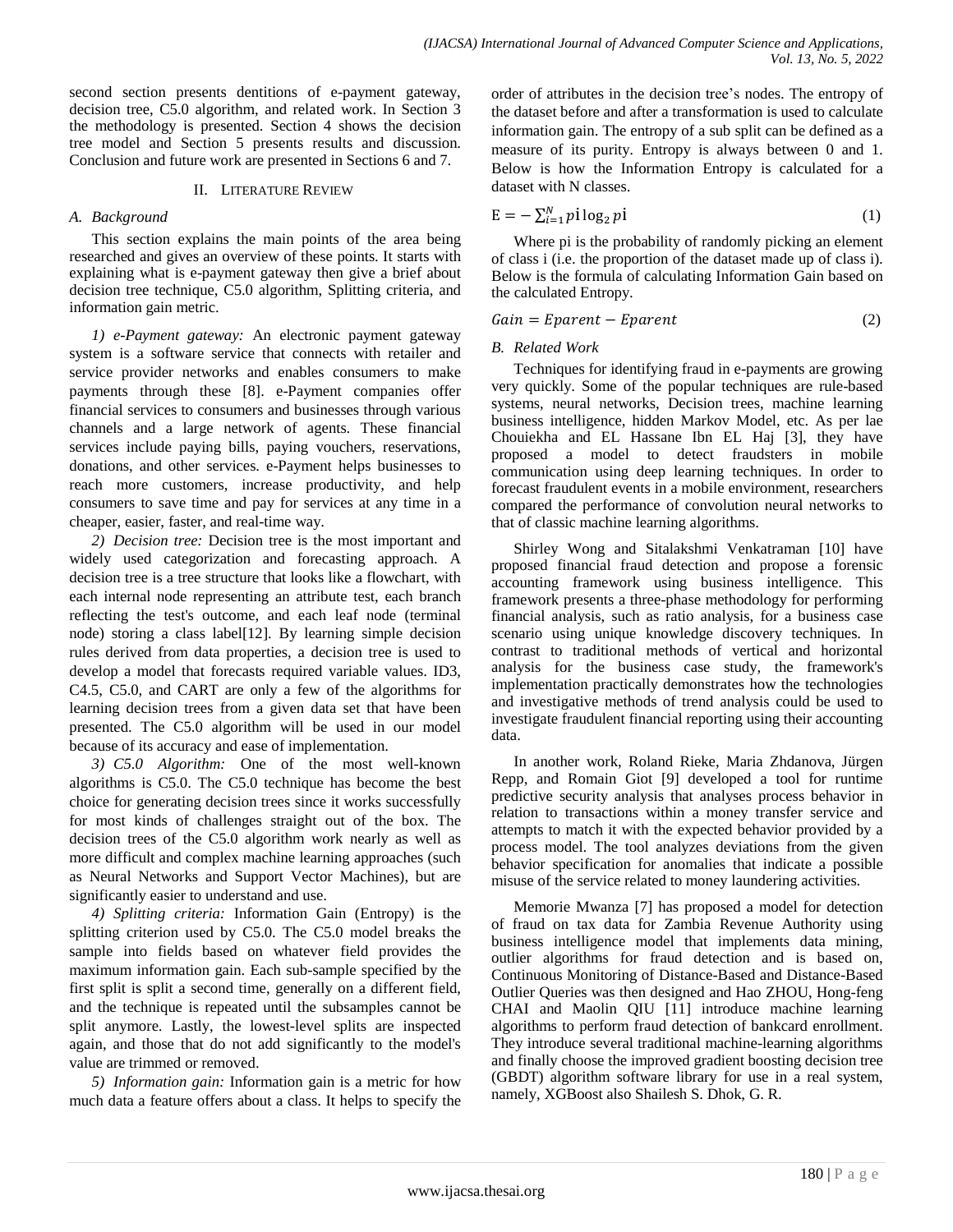Bamnote [4] model the sequence of operations in credit card transaction processing using a Hidden Markov Model (HMM) and show how it can be used for the detection of frauds. An HMM is initially trained on a cardholder's regular behavior. An incoming credit card transaction is considered fraudulent if the trained HMM does not accept it with an enough high probability. The hidden Markov Model aids in achieving high fraud coverage while minimizing false alarms.

With [5], two main techniques and using five classifiers, Sahu, Aanchal, G. M. Harshvardhan, and Mahendra Kumar created models to detect credit card fraud transactions. These two techniques are designed to address the problem of data imbalance which helps to detect fraud transaction.

#### III. METHODOLOGY

This section explains all the steps done to generate the model starting with describing the used data set, its preparation steps, and the used tools that helped build the model. The data set show available service categories and explains transaction details for the e-payment transaction done through the payments gateway.

### *A. Data Set*

The data set contains real-life data of financial transactions of one of the top five e-payments companies in Egypt. Table I shows the services categories that e-payments companies in Egypt provide to their customers. There are governmental services such as electricity; gas and water there are mobile services for recharging and bill payment and many other services such as donation services, airline services DSL services, and many other services that any Egyptian consumer or corporates needs. Table II shows transaction details, some of those details are received by the system when the transaction is processed and some already exist related to the agent who made the transaction. The data set contains about 92718 records divided into two parts. Training data that contains 64903 transactions about (70%) and testing data set that contains 27814 transactions about (30%).

### *B. Data Preparation*

As shown in Fig. 1 data preparation steps start with data gathering. The data was extracted directly and manually from the data source and exported to excel sheets then data cleaning and validation start by removing extraneous data and outliers, filling in missing values, conformed data into a specified pattern sensitive and private data was hidden, and removing error transactions. The next step was discovering and classifying the data. Data were classified and divided into months, weeks, and days for each agent's account based on three attributes (number of transactions, the amount, number of customer's number repeated).

Data analyzing was the final step. The data were divided into three groups based on the volume of transactions and the volume of their amounts in order to obtain better and more accurate results.

- Low volume rate group.
- Medium volume rate group.
- High volume rate group.

TABLE I. SERVICE CATEGORY

| #                        | <b>Service category</b> | <b>Description</b>                               |
|--------------------------|-------------------------|--------------------------------------------------|
| 1                        | Mobile recharge         | Used for recharging mobile                       |
| $\overline{c}$           | Mobile bill payment     | Paying for mobile monthly bills                  |
| 3                        | Mobile e-voucher        | Generate vouchers for recharging mobile<br>phone |
| $\overline{\mathcal{A}}$ | Donations               | Donation to charities                            |
| 5                        | Airlines                | Reserving airlines tickets                       |
| 6                        | Gas                     | Gas bills                                        |
| $\tau$                   | Water                   | Water bills                                      |
| 8                        | Electricity             | Electricity bills                                |
| 9                        | DSL.                    | DSL bills                                        |
| 10                       | Cinema tickets          | Reserving tickets online                         |
| 11                       | Games                   | Paying for online games                          |

TABLE II. TRANSACTION DETAILS

| #              | <b>Attribute</b>                  | <b>Description</b>                                                    |  |
|----------------|-----------------------------------|-----------------------------------------------------------------------|--|
| 1              | Create Date/Time                  | Date and time for creating the transaction                            |  |
| 2              | Update Date/Time                  | Date and time for receiving a response from<br>the service provider   |  |
| $\mathcal{R}$  | <b>Transaction ID</b>             | Unique transaction ID in the system                                   |  |
| $\overline{4}$ | Provider                          | Service provider name                                                 |  |
| 5              | Service                           | Service name                                                          |  |
| 6              | Customer number                   | Identifier used by customer EX: Phone<br>number for recharging mobile |  |
| $\tau$         | Amount                            | The amount that should be paid                                        |  |
| 8              | Total amount                      | The amount that should be paid $+$ Service<br>charge                  |  |
| 9              | <b>Status</b>                     | Status of transaction success or error                                |  |
| 10             | Provider Response<br>Code         | Code sent by the service provider in the<br>response                  |  |
| 11             | Provider<br><b>Transaction ID</b> | Service provider unique transaction Id in                             |  |
| 12             | <b>Transaction Initiator</b>      | Name of agent that made the transaction                               |  |
| 13             | Transaction<br>Deduction From     | Account number for the agent who made the<br>transaction              |  |
| 14             | Interface                         | Type of interface he used (mobile, web                                |  |
| 15             | Outlet                            | Name of the outlet                                                    |  |
| 16             | Area                              | Area of the outlet                                                    |  |



Fig. 1. Data Set Preparation Steps.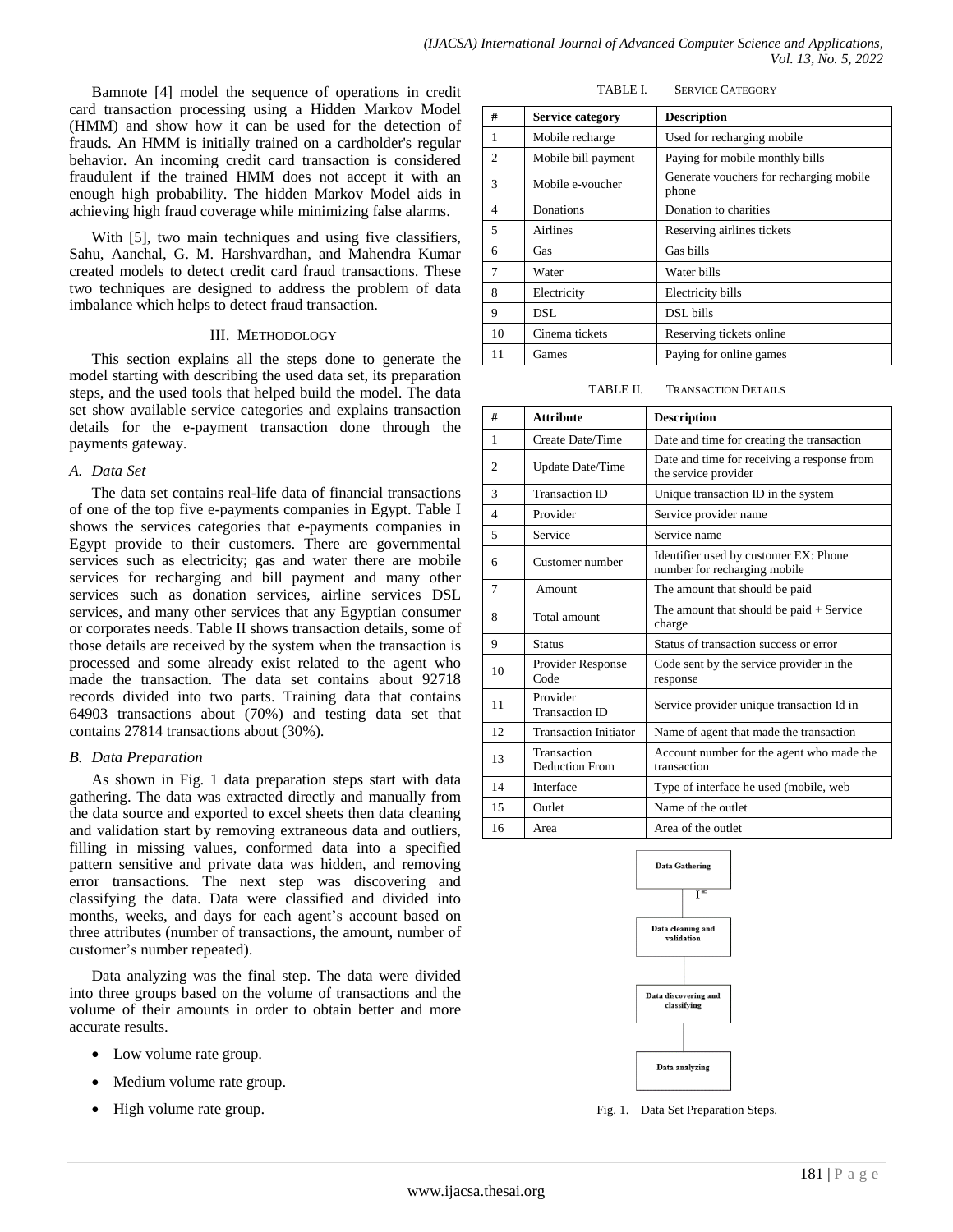| TABLE III. |  |  | <b>DATA CATEGORIES SPECIFICATION</b> |
|------------|--|--|--------------------------------------|
|------------|--|--|--------------------------------------|

|                    |         | Low<br>Volume<br>Rate | Medium<br>Volume<br>Rate | <b>High Volume</b><br>Rate |
|--------------------|---------|-----------------------|--------------------------|----------------------------|
| <b>Transaction</b> | Daily   | 50                    | 100                      | 300                        |
|                    | Weekly  | 300                   | 1000                     | 3000                       |
|                    | Monthly | 1200                  | 5000                     | 10000                      |
| Amount             | Daily   | 1200                  | 2500                     | 8000                       |
|                    | Weekly  | 5000                  | 20000                    | 80000                      |
|                    | Monthly | 20000                 | 100000                   | 500000                     |
| Customer No.       | Daily   | 3                     | 6                        | 10                         |
|                    | Weekly  | 15                    | 30                       | 50                         |
|                    | Monthly | 50                    | 100                      | 100                        |

As shown in Table III, each group contains the maximum daily transactions number allowed for the agent, the maximum weekly number, the maximum monthly number also the maximum daily, weekly and monthly amount, and the same for customer No. repeated times.

The data set was divided into six data sets based on the three groups that were received from the data analysis phase. Each group has two data sets one for training and one for testing. The training data set contains 70% of transactions and the testing data set contains 30% of transactions for each group as shown in Table IV.

TABLE IV. DATA SET VOLUME

|                 | <b>Low Volume</b><br>Rate | Medium<br><b>Volume Rate</b> | <b>High Volume</b><br>Rate | <b>Total</b> |
|-----------------|---------------------------|------------------------------|----------------------------|--------------|
| <b>Training</b> | 42426                     | 28242                        | 22050                      | 64903        |
| <b>Testing</b>  | 12727                     | 8472                         | 6615                       | 27814        |

IV. DECISION TREE MODEL

# *A. Tools used*

IBM SPSS modeler was used to create the decision tree model. It is a data-mining tool that allows you to create predictive models without programming. It helps you to specify groups, identify correlations between them and predicting events that will happen in the future. ASC5.0 is one of the decision tree algorithms included in IBM modeler, and it was used in the proposed model as shown in Fig. 2 due to its efficiency, as stated previously.

## *B. Splitting Criteria*

As previously stated in the background section, C5.0 uses Information Gain (Entropy) as its splitting criteria. Fig. 3, Fig. 4, and Fig. 5 show the predictor importance for the epayment transaction attributes for each group (low, medium, and high) as generated by IBM modeler. e-Payment transaction attributes are transaction allowed time, transaction (daily, weekly, monthly) allowed limit, transaction (daily, weekly, monthly) allowed amount, and transaction (daily, weekly, monthly) allowed customer number limit.

### *C. Resulting Decision Tree*

The model will start by checking the transaction time if it is in the agent's allowed time or not and if it is in the allowed time the model will go to the next step to check if the transaction exceeds the maximum monthly transaction number if it did not exceed the model will check for the weekly and after that the daily. The model will check for Amount and customer, No. repeated in the same way as the transaction number and if the transaction passed all the conditions it will be accepted. Fig. 6 shows the whole procedure of the resulting decision tree.





Predictor Importance

Fig. 3. Predictor Importance for Low Rate Group.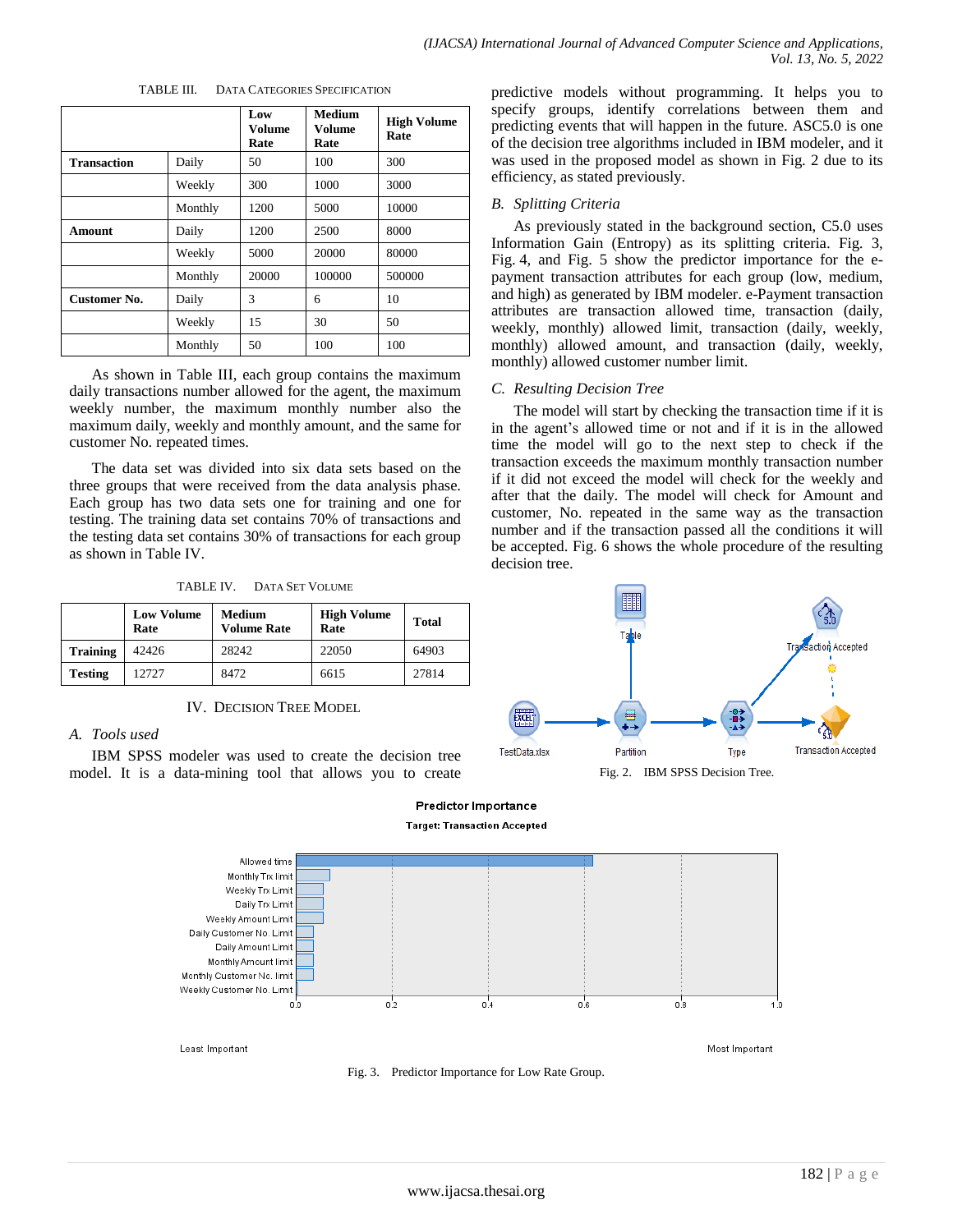



Least Important

Most Important

Fig. 5. Predictor Importance for High Rate Group.

*D. Decision Tree Derived Rules*

 $R =$  Result for condition statement.

 $1 = True, 0 = False.$ 

 $F(Mtrx) =$  Monthly transaction.

F(Mamut) = Monthly Amount.

F(Mcus.no) = Monthly Customer No.

 $F(Wtrx) = Weekly transaction.$ 

F(Wamut) = Weekly Amount.

F(Wcus.no) = Weekly Customer No.

 $F(Dtrx) = Daily transaction.$ 

F(Damut) = Daily Amount.

F(Dcus.no) = Daily Customer No.

*1) Low volume rate group*

$$
R = f(Mtrx) \int_{0, > 1200}^{1, \le 1200} R = f(Wtrx) \int_{0, > 300}^{1, \le 300} R = f(Dtrx) \int_{0, > 50}^{1, \le 50} \tag{3}
$$

$$
R = f(Mamount) \int_{0.}^{1.520000} R = f(Wamount) \int_{0.52000}^{1.5000} R = f(Damount) \int_{0.5200}^{1.5000} R = f(Damount) \int_{0.5200}^{1.5200} \tag{4}
$$

$$
R = f(Mcus, no) \int_{0, > 50}^{1, \le 50} R = f(Wcus, no) \int_{0, > 15'}^{1, \le 15} R = f(Dcus, no) \int_{0, > 3}^{1, \le 3} (5)
$$

2) Medium volume rate group  
\n
$$
R = f(Mtx) \int_{0.5}^{1.5000} R = f(Wtx) \int_{0.51000}^{1.51000} R = f(Dtx) \int_{0.5100}^{1.5100} (6)
$$

$$
R = f(Mamount) \int_{0.}^{1.5100000} R = f(Wamount) \int_{0.520000}^{1.520000} R = f(Damount) \int_{0.52500}^{1.52500} \tag{7}
$$

$$
R = f(Mcus, no) \int_{0.}^{1, \le 100} R = f(Wcus, no) \int_{0.}^{1, \le 30} R = f(Dcus, no) \int_{0.}^{1, \le 6} (8)
$$

3) High volume rate group  
\n
$$
R = f(Mtrx) \int_{0. > 10000}^{1. < 10000} R = f(Wtrx) \int_{0. > 3000}^{1. < 3000} R = f(Dtrx) \int_{0. > 300}^{1. < 300} \tag{9}
$$

$$
R = f(Mtrx) \int_{0.}^{1.500000} J_{0.00000}^{1.500000} R = f(Wtrx) \int_{0.00000}^{1.50000} R = f(Dtrx) \int_{0.0000}^{1.50000} f(Dtrx) \int_{0.0000}^{1.50000} \tag{10}
$$

$$
R = f(Mtrx) \int_{0, > 100}^{1, \le 100} R = f(Wtrx) \int_{0, > 50}^{1, \le 50} R =
$$
  

$$
f(Dtrx) \int_{0, > 10}^{1, \le 10} (11)
$$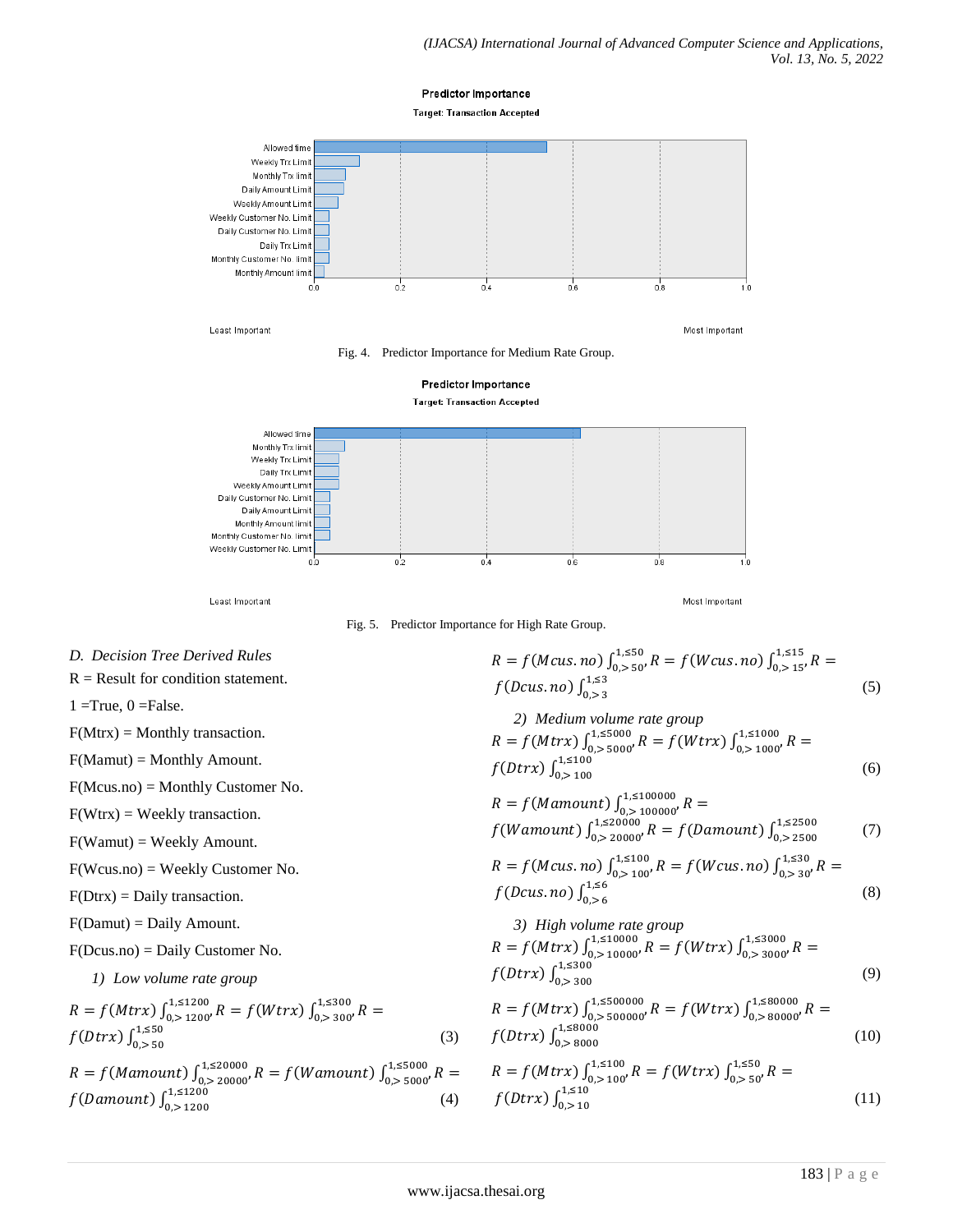

Fig. 6. Decision Tree Model for Low, Medium and High Volume Rate Groups.

# V. RESULT AND DISCUSSION

# *A. Results and Findings*

The model was implemented and a real data set that containing fraud transactions were used to test the implemented model. The used data set is a real dataset of a total of 1590 transactions with 590 fraud transactions totaling 131297.83 EGP in losses. With a total of 433 out of 590 fraud transactions detected, the model was able to identify more than 73%. Out of a total of 131297.83 EGP, the model saved 77% of the total amount lost due to fraud, equating to 101970.52 EGP. The model significantly reduced fraud transactions, demonstrating the need to analyze and verify that all customer transactions are carried out by them, not only that they come from their account. The confusion matrix was used to calculate the accuracy, precision, and false alarm rate for the model as shown in Table V.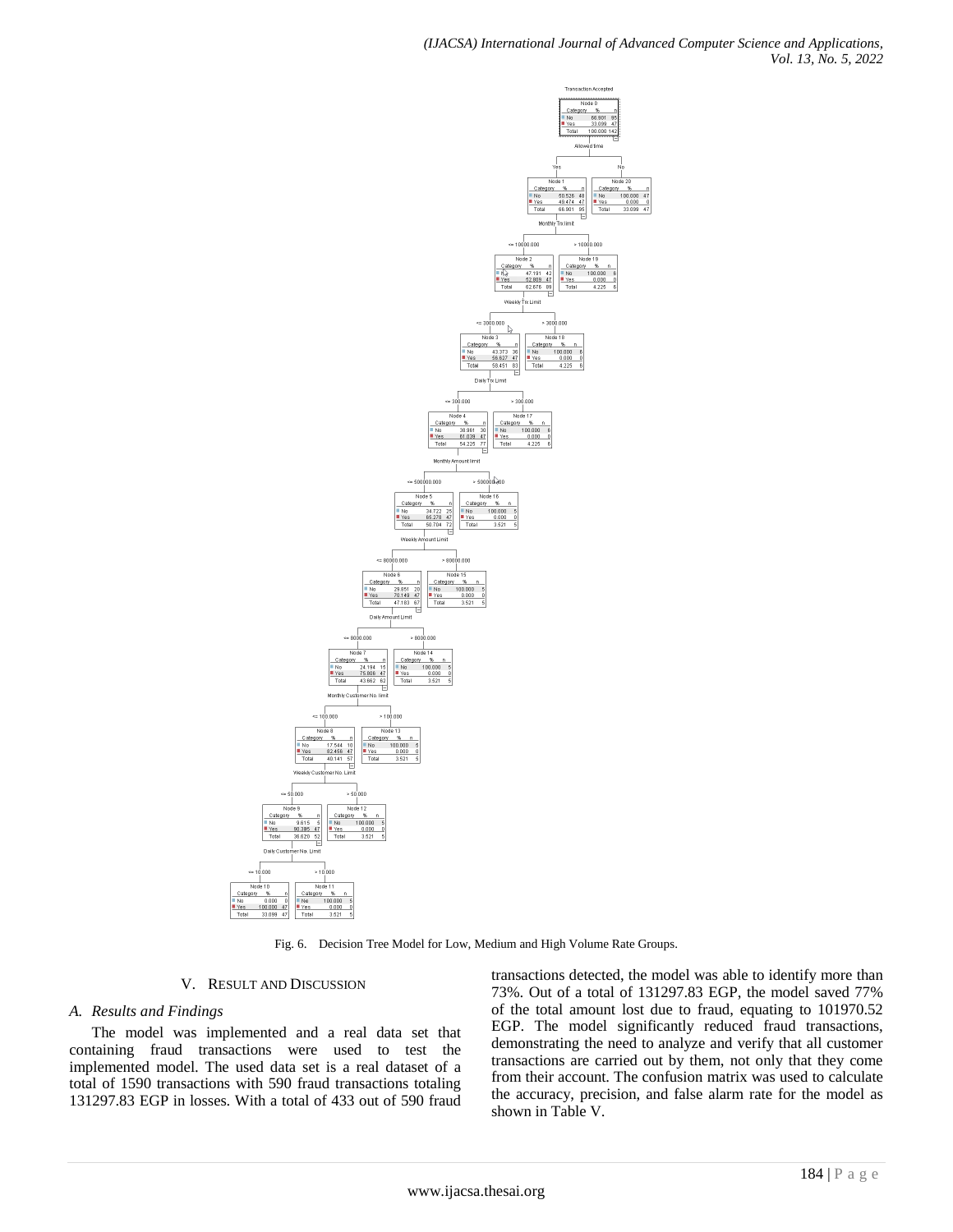TABLE V. CONFUSION MATRIX DEFINITIONS

| TP        | True positive (number of transactions that were fraudulent and were<br>also classified as fraudulent by the model)                     |  |
|-----------|----------------------------------------------------------------------------------------------------------------------------------------|--|
| TN        | True negative (number of transactions that were legitimate and were<br>also classified as legitimate)                                  |  |
| <b>FP</b> | False positive (number of transactions that were legitimate but were<br>wrongly classified as fraudulent transactions)                 |  |
| FN        | F False negative (number of transactions that were fraudulent but)<br>were wrongly classified as legitimate transactions by the model) |  |

Accuracy is the fraction of transactions that were correctly classified.

Accuracy (ACC)/Detection rate =  $(TN + TP) / (TP + FP +$  $FN + TN$ 

Precision (also known as the detection rate), the number of transactions either genuine or fraudulent were correctly classified.

Precision/Detection rate/Hit rate  $= TP / TP + FP$ 

False Alarm rate measures out of total instances classified as fraudulent or how many were wrongly classified.

False Alarm Rate = FP/FP+TN.

TP= 433 TN= 1000 FP = 30 FN= 157.

Accuracy (ACC)/Detection rate =  $1000 + 433 / (433 + 30 +$  $157 + 1000$  = 88.45 %.

Precision/Detection rate/Hit rate =  $433/433 + 30 = 93.5$ %F.

False Alarm Rate =  $30/30+1000 = 2.9%$  VI. Accuracy & Precision & False Alarm Rate.

| Accuracy | <b>Precision</b> | <b>False Alarm Rate</b> |
|----------|------------------|-------------------------|
| 88.45 %  | 93.5 %           | 2.9 %                   |

### *B. Limitation of Work*

One of the limitations that we faced is the lack of previous research studies on the topic of the Egyptian e-payment market and the absence of official statistics that help estimate the extent of the problem. As well as the difficulties we faced as a result of the payment companies' lack of cooperation and refusal to provide any numbers of fraud losses suffered by their customers.

#### VI. CONCLUSION

The paper introduces a fraud detection model using data mining. The model used the decision tree technique. The model is based on real data from one of the Egyptian e-payment gateways. With an accuracy of 88.45 percent, the suggested model helps in the detection of any up normal transactions that differ from the typical behavior of users' transactions. Fig. 7 shows that the model detected 433 fraud transactions out of 590, resulting in a savings of 101970.52 EGP out of 131297.83 EGP as shown in Fig. 8. Using this model, a secure payment environment will enhance user confidence and reduce money loss.



Fig. 7. Number of Fraud Transactions before and after using the Model.



Fig. 8. Total Amount Loss before and after using the Model.

## VII.FUTURE WORK

This paper introduced a fraud detection model using the decision tree technique for a specific type of e-payment, which are e-payment companies that allow users to pay for services through their system. Through this research, several points have arisen that must be discussed in the future. One of these points is to implement the proposed model to other different epayment types and analyze the results in order to improve the Another point is to apply this model using other data mining techniques and compare it to decision tree technique also applying this model in another e-payments fields for example credit card payments and mobile banking payments.

#### **REFERENCES**

- [1] Abdallah, Aisha, Mohd Aizaini Maarof, and Anazida Zainal. "Fraud detection system: A survey." Journal of Network and Computer Applications 68 (2016): 90-113.
- [2] Bezovski, Zlatko. "The future of the mobile payment as electronic payment system." European Journal of Business and Management 8, no. 8 (2016): 127-132.
- [3] Chouiekh, Alae, and EL Hassane Ibn EL Haj. "Convnets for fraud detection analysis." Procedia Computer Science 127 (2018): 133-138.
- [4] Dhok, Shailesh S., and G. R. Bamnote. "Credit card fraud detection using hidden Markov model." International Journal of Soft Computing and Engineering (IJSCE) 2, no. 1 (2012): 231-237.